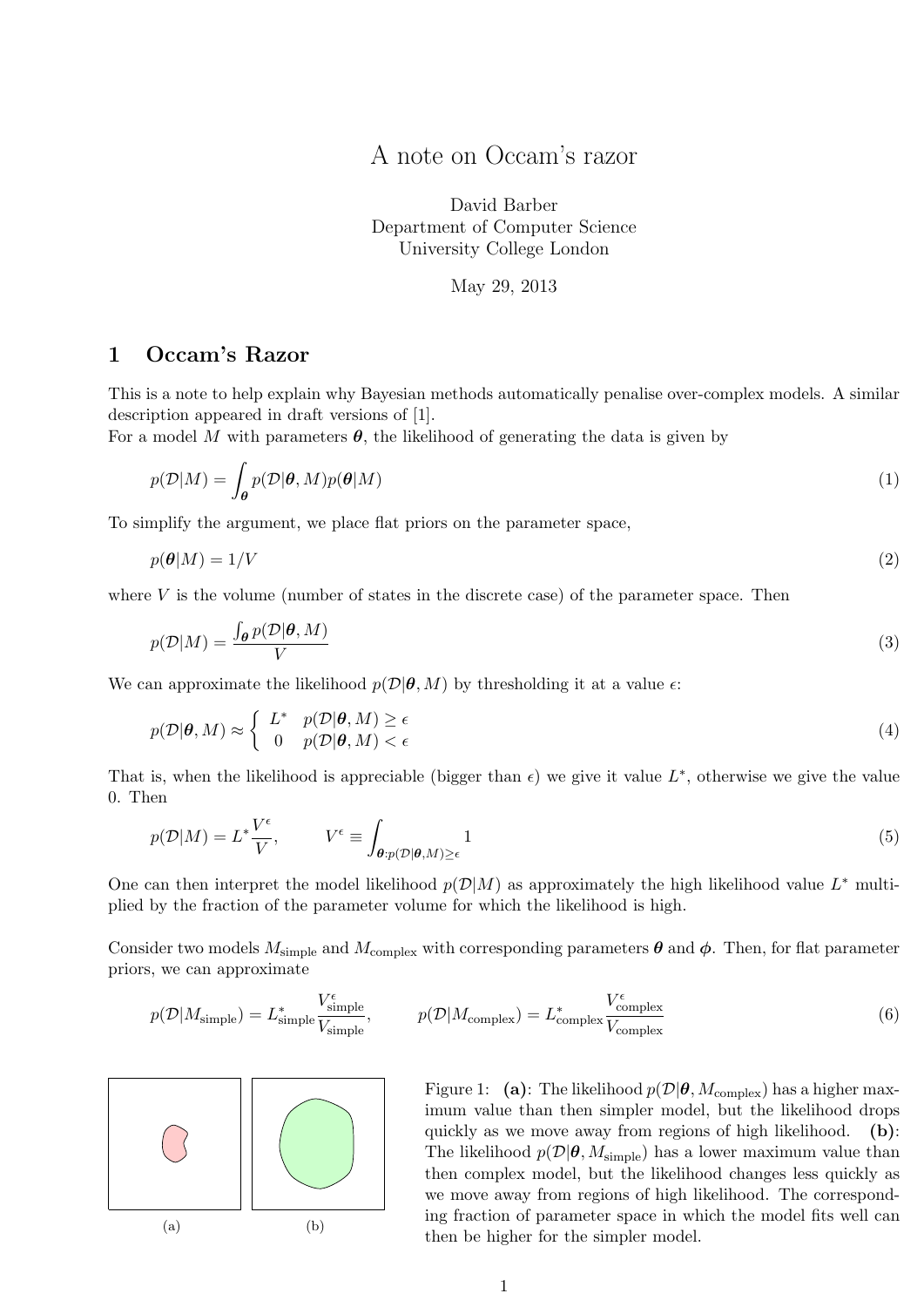Occam's Razor



<span id="page-1-0"></span>Figure 2: (a): Data for which we wish to fit a regression model. (b): The best 'simple' model fit  $y = ax$ has maximum likelihood  $1.65 \times 10^{-10}$ . (c): The best 'complex' model fit  $y = ax + cos(bx)$  has maximum likelihood  $3.36 \times 10^{-10}$ . Whilst the complex model has a higher likelihood, it is actually the less suitable model according to the Bayes factor (see text), and the simpler model is to be preferred.

At this point it is useful to reflect on what constitutes a 'complex' model. This can be characterised by a relative flexibility in the data generating process, compared to a 'simple' model. Consequently, this means that as we move in the space of the complex model, we will generate very different datasets compared to our given dataset  $\mathcal{D}$ . This parameter sensitivity means that the likelihood of generating the observed data  $D$  will typically drop dramatically as we move away from regions of parameter space in which the model fits well. Hence for a simple model  $M_{simple}$  that has a similar maximum likelihood to a complex model,  $L^*_{\text{simple}} \approx L^*_{\text{complex}}$ , typically the fraction of the parameter space in which the likelihood is appreciable will be smaller for the complex model than the simple model, meaning that  $p(\mathcal{D}|M_{\text{simple}}) > p(\mathcal{D}|M_{\text{complex}})$ , see fig[\(1\)](#page-0-0). If we have no prior preference for either model  $p(M_{simple}) = p(M_{complex})$  the Bayes factor is given by

$$
\frac{p(M_{\text{simple}}|\mathcal{D})}{p(M_{\text{complex}}|\mathcal{D})} = \frac{p(\mathcal{D}|M_{\text{simple}})}{p(\mathcal{D}|M_{\text{complex}})}
$$
(7)

and the Bayes factor will typically prefer the simpler of two competing models with similar maximum likelihood values.

This demonstrates the Occam's razor effect of Bayesian model inference which penalises models which are over complex.

## 1.1 A regression example

As an example of this effect, consider the regression problem in  $f(g(2))$  $f(g(2))$  $f(g(2))$  for which we consider the following two models of the 'clean' underlying regression function:

$$
M_{\text{simple}}: y_0 = ax \tag{8}
$$

$$
M_{\text{complex}}: y_0 = ax + \cos(bx) \tag{9}
$$

To account for noise in the observations,  $y = y_0 + \epsilon$ ,  $\epsilon \sim \mathcal{N}(\epsilon | 0, \sigma^2)$ , we use the model

$$
p(y|x, a, M_{\text{simple}}) = \mathcal{N}\left(y|x, \sigma^2\right) \tag{10}
$$

The likelihood of a collection  $\mathcal Y$  of independent observations for a set of inputs  $\mathcal X$  is then

$$
p(\mathcal{Y}|\mathcal{X}, M_{\text{simple}}) = \int_{a} p(a|M_{\text{simple}}) \prod_{n=1}^{N} p(y^n | x^n, a, M_{\text{simple}})
$$
\n(11)